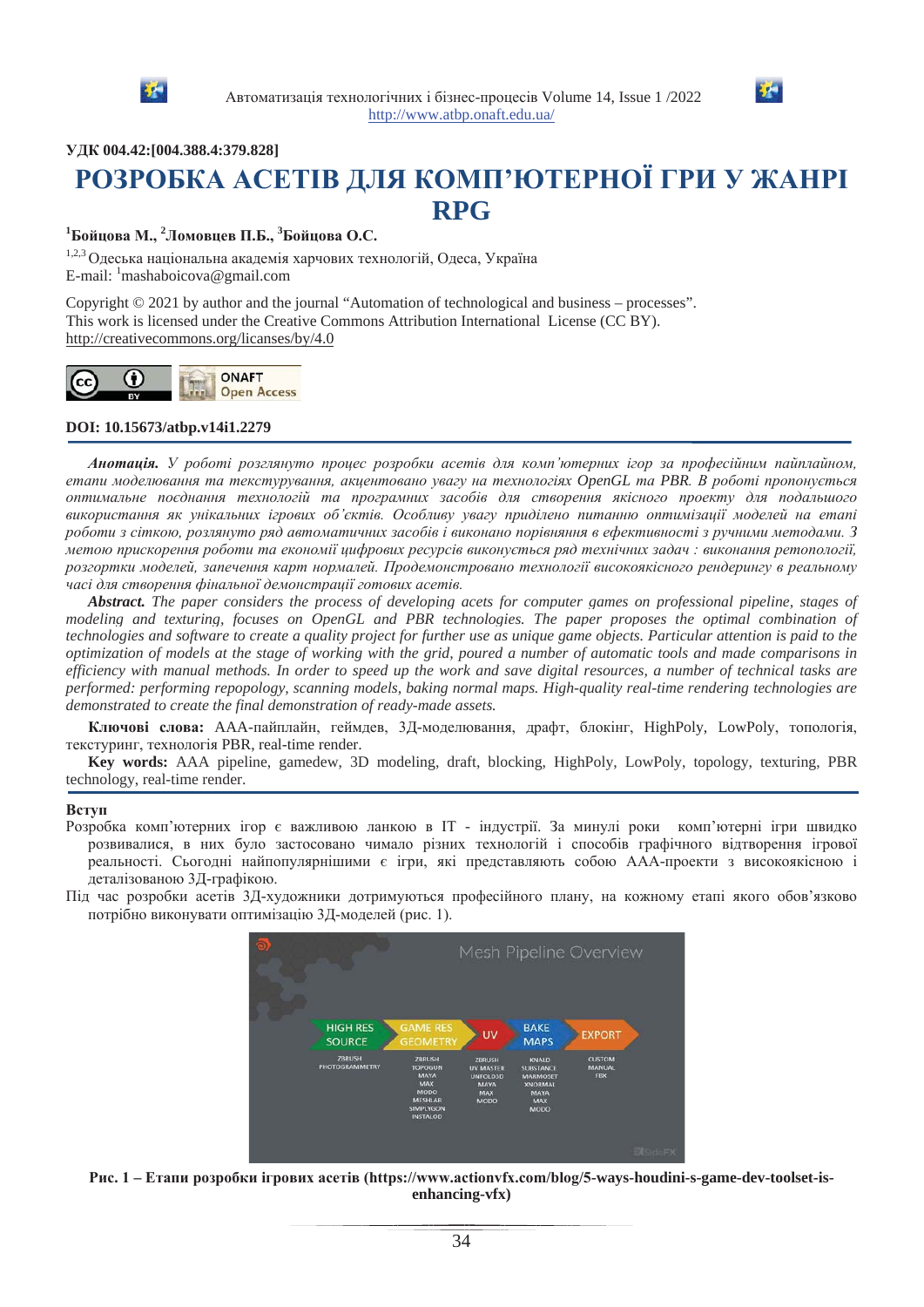



Цей план також називається геймдев-пайплайном.

Скорочення ААА означає:

- A lot of time
- A lot of resources
- A lot of money

Пайплайн - це повний цикл розробки 3Д-моделей. Він починається з блокінгу (створення базових форм) і закінчується готовою моделлю в проекті. Знання пайплайну значно полегшує роботу, тому що розбиває її на конкретні задачі. За допомогою пайплайну також вирішуються наступні задачі:

- В якому стилі повинна бути модель
- Приблизна кількість полігонів в моделі
- Релевантність використання карти нерівностей (normal map)
- Які текстури використовувати: реалістичні за технологією PBR чи hand-paint текстури без використання бліків
- З якого ракурсу гравець буде частіше бачити модель і чи потрібно її анімувати
- Як і в яких програмах запікати карти
- Правильність тріангуляції (розбиття моделі на трикутники)
- Можливість пакування групи моделей

#### Технології виготовлення моделей

Процес розробки моделей ділиться на декілька різних задач, і кожна має виконуватись в спеціалізованій програмі. Проект було зроблено у трьох програмах: Blender, Marmoset Toolbag 3, Substance Painter.

Blender – середовище для створення та редагування тривимірної графіки. Blender можна використати для створення візуалізації, анімації, створення графіки для комп'ютерних ігор і скульптингу. Це універсальний 3Д-пакет з вільним доступом і відкритою бібліотекою. Він гнучкий і комфортний в роботі, його функціонал може бути розширений за допомогою додаткових плагінів (add-ons). На відміну від інших ЗД-пакетів, таких як ЗDs Max, Houdini, Cinema 4D, Maya i багатьох інших, Blender використовує можливий мінімум ресурсів комп'ютера без втрати якості моделей, від зайвого функціоналу можна відмовитись, зупинивши роботу плагіну, або підключити потрібні плагіни. Максимально вигідно працювати з програмою в парі, наприклад з ZBrush для підвищення якості скульптурних елементів.

Найвпливовішим фактором є прості й ефективні інструменти ретопології. Blender надає можливість виконувати ручну та автоматичну ретопологію, а також комбінувати їх для досягнення оптимального результату.

Не менш важливою є можливість комфортно працювати з розгорткою. Для автоматичного пакування моделей також доступні плагіни, користувач може обрати будь-який для своїх потреб.

В проекті у Blender виконувалося високополігональне моделювання, ретопологія та виготовлення UV-розгорток.

Marmoset Toolbag 3 - це потужний інструмент візуалізації в реальному часу, який містить підтримку анімації, глобального освітлення, текстур і т. д. В проекті використовується на етапі запечення карт з високополігональної моделі на низькополігональну, а також для рендеру фінального проекту. Основним конкурентом з точки зову запечення карт можна вважати Substance Painter, але ця процедура в Marmoset є значно простішою, до того ж доступно прев'ю результату запічки, завдяки чому можна одразу ж виявити дефекти та позбутися їх.

Серйозною перевагою перед Substance Painter є можливість рухати моделі у сцені. Щоб запічка карт пройшла успішно, хайполі і лоуполі повинні співпадати між собою. Якщо ви помітили, що під час імпорту між ними утворилась відстань, це одразу можна виправити.

Рендер у програмі відбувається в реальному часі, тому фінальне зображення моделі для подальшої демонстрації можна отримати за декілька секунд, на відміну від, наприклад, від влаштованого в 3Д-пакети рендеру. В залежності від деталізації та потужності компонентів комп'ютера процес може зайняти десятки годин. Marmoset надає можливість ввімкнути режим збереження ресурсів комп'ютера для підвищення працездатності. Вимикати турборежим потрібно тільки для спостереження за тим, як змінюється результат після низки налаштувань.

Substance Painter - програма для текстурування 3Д-моделі в реальному часі з використанням завчасно виготовлених матеріалів. Це стандарт в геймдев-індустрії, але також його використовують в кінематографі. Підтримує декілька стандартів текстурування, в проекті використано стандарт PBR (реалістичні текстури). Substance Painter має найбільш широкий функціонал для текстурування, а пакет Substance дозволяє виготовити будь-яку текстуру з нуля, наприклад, на основі сканів. В цій програмі можна досягти найбільш реалістичного результати, адже всі текстури накладаються слоями, як це відбувається в реальному житті. На даний момент це краща програма для текстурування, але для малювання стилізованих текстур за стандартами iгор Dota або Fortnite можна досягти хорошого результату у Photoshop.

#### Процес розробки асетів

Пайплайн складається з шести етапів:

- Драфт, або блокінг (форма та силует)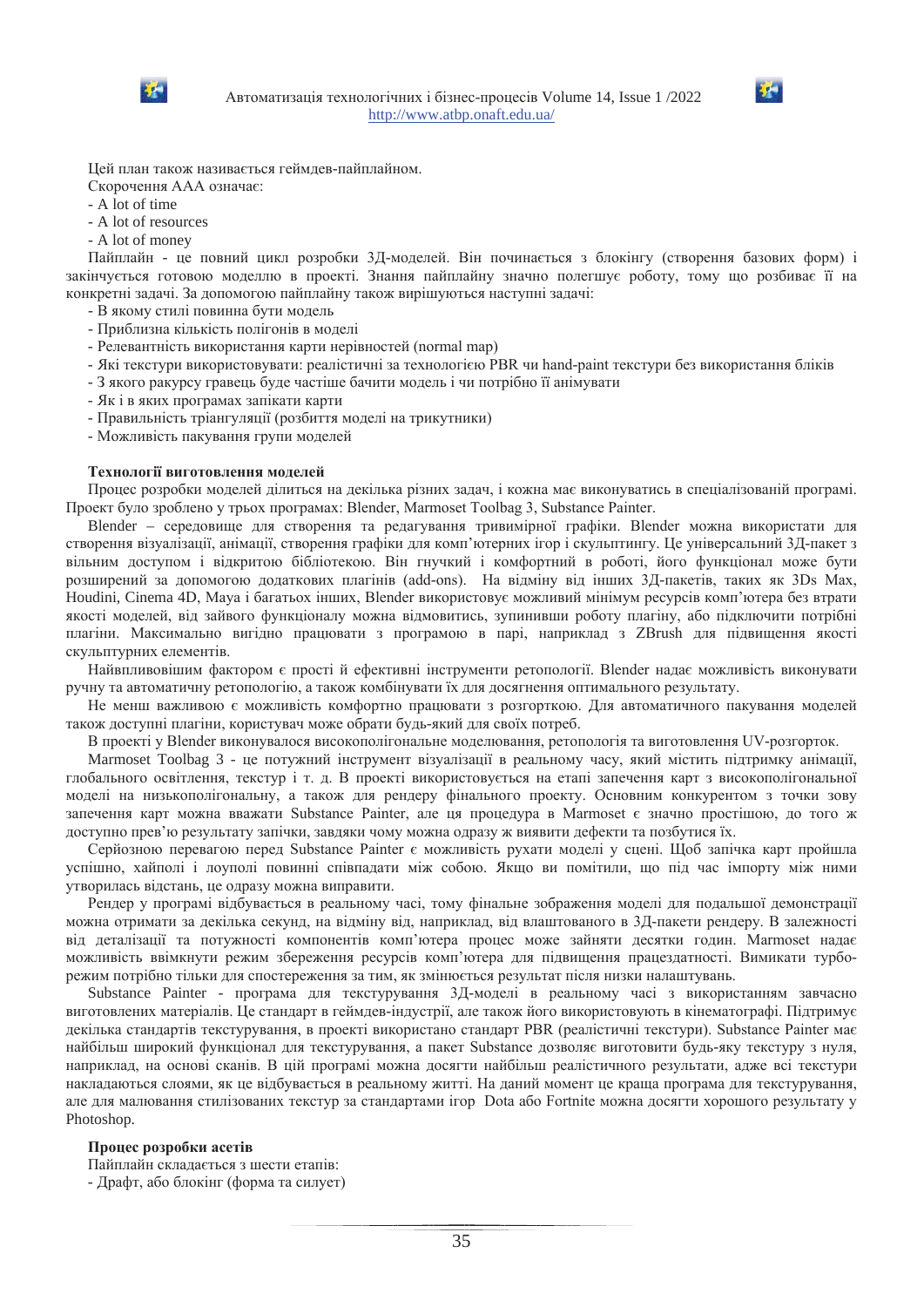



- Створення сітки (хайполі та лоуполі)
- Розгортка
- Запічка
- Текстуринг

Додатковим пунктом є подача, або рендер. Він не відноситься до створення моделі, але є важливим етапом в роботі з нею. Без подачі модель втрачає привабливість і її неможливо якісно представити замовнику.

Головний принцип пайплайну - послідовність. На кожному етапі можливі правки, тому варто зберігати можливість повернутися на попередній етап і виправити помилку. Помилка в одному етапі тягне за собою помилку в усіх наступних. Іноді деякі етапи можна пропустити. Наприклад, якщо на моделі буде пласке освітлення без бліків, етап запічки опускається.

Драфт - проста форма моделі, яка складається з простих фігур (примітивів). Блокінг - основна форма моделі, створюється за допомогою боксів, циліндрів, і сфер. Так передається суть об'єкта. Для великих об'єктів драфт треба додатково деталізувати, щоб передати вторинні форми. в деталізованому драфті виділено всі частини моделі, які впливають на її функціонал. На етапі драфту вирішується, як буде виглядати і читатись модель.



Рис. 2 – Блокінг сцени

Після виготовлення драфту починається процес роботи з сіткою - топологією (розбиття моделі на полігони). В геймдев-індустрії створюється дві моделі - високополігональну (HighPoly) та низькополігональну (LowPoly).

LowPoly - це легка 3Д-модель, в якій кожний полігон впливає на форму, функціонал і розгортку. Всі полігони, які гравець не буде бачити, видаляється, а геометрія оптимізується. Саме з цією моделлю будуть пов'язані усі наступні етапи - розгортка, запічка і текстуринг. Задача LowPoly - знайти баланс між виразністю та легкістю моделі, адже кожний зайвий полігон витрачає ресурси.

HighPoly - це супердеталізована модель. в ній немає обмежені за кількістю полігонів, а її задача - зробити фаски, округлості та інші деталі, яких немає на LowPoly. НіghPoly потрібна тільки для запечення деталізації.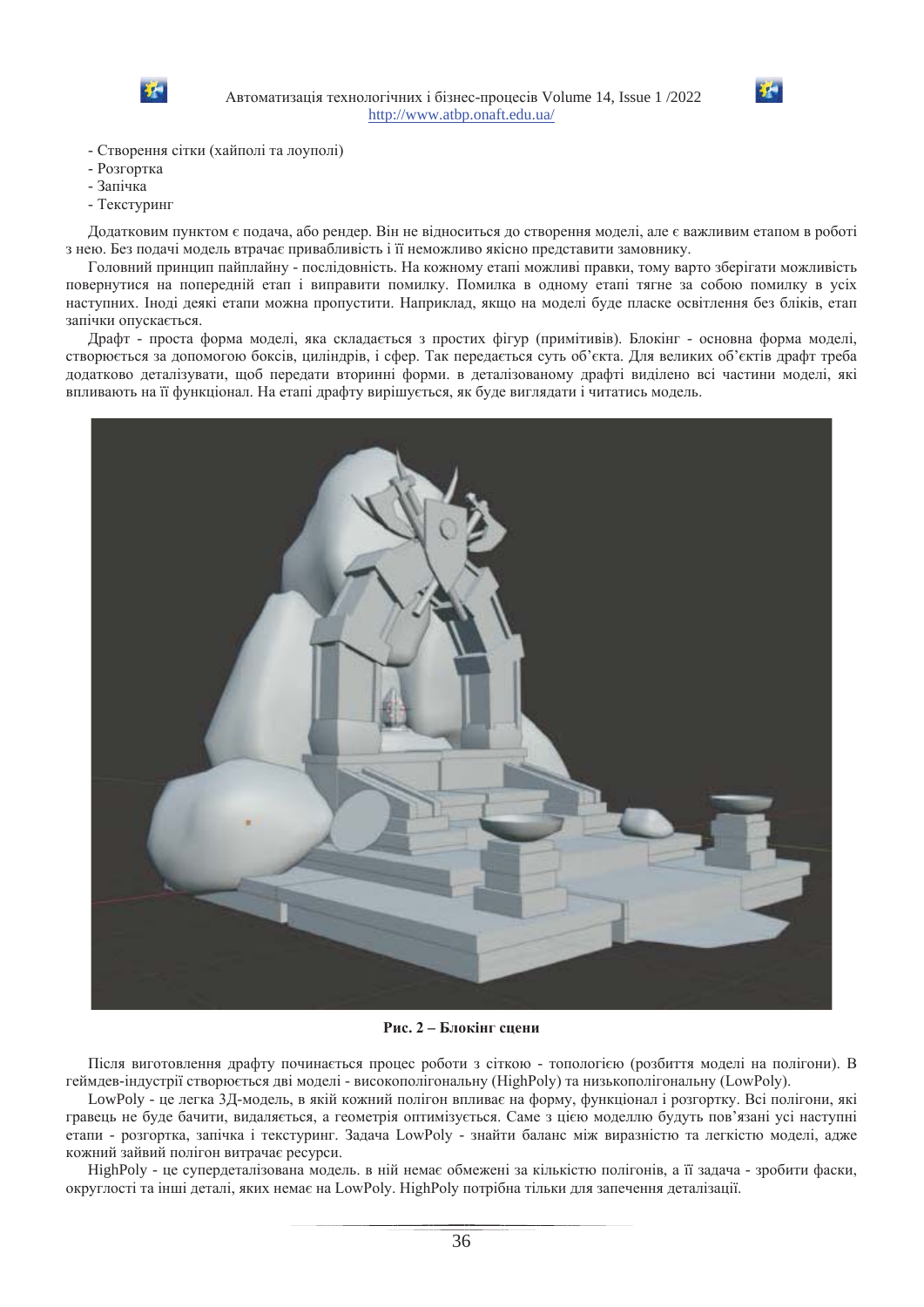





Рис. 2 – HighPoly модель сцени

Наступний етап - розгортка. На цьому етапі LowPoly модель розгортається у площину. Задача розгортки розрізати модель на 2Д-складові вез обтяження, щоб текстура мала однорідну текстуру на всій моделі. Всі 2Д-частини потрібно запакувати на холст, зберігаючи відступи між ними. Після створення розгортки можна приступати до етапу запічки. Всі фаски, фактури та дрібні деталі імітуються за допомогою карти нормалей. Крім карти нормалей запікаються також карти затемнення, кривизни та кольорова розбивка на матеріали.

Останній етап - текстуринг моделі. В сучасних ААА-проектах використовується стандарт PBR (Physically Based Render). В цьому стандарті текстура складається з трьох карт: кольорова без бліків, карта металевості і карта гладкості поверхні.

Щоб досягти реалістичного результату, текстурування виконується шарами. наприклад, для текстурування дерев'яної лавки спочатку накладається шар, який імітує дерево, потім шар з фарбою, потім шар з лаком, і в останню чергу шари з подряпинами, пилом і брудом, щоб показати, що цим об'єктом постійно користуються і він має свою історію. Після текстурингу модель додатково розкривається на етапі рендеру: виставляється освітлення, деталізація підкреслюється, а недоліки приховуються.